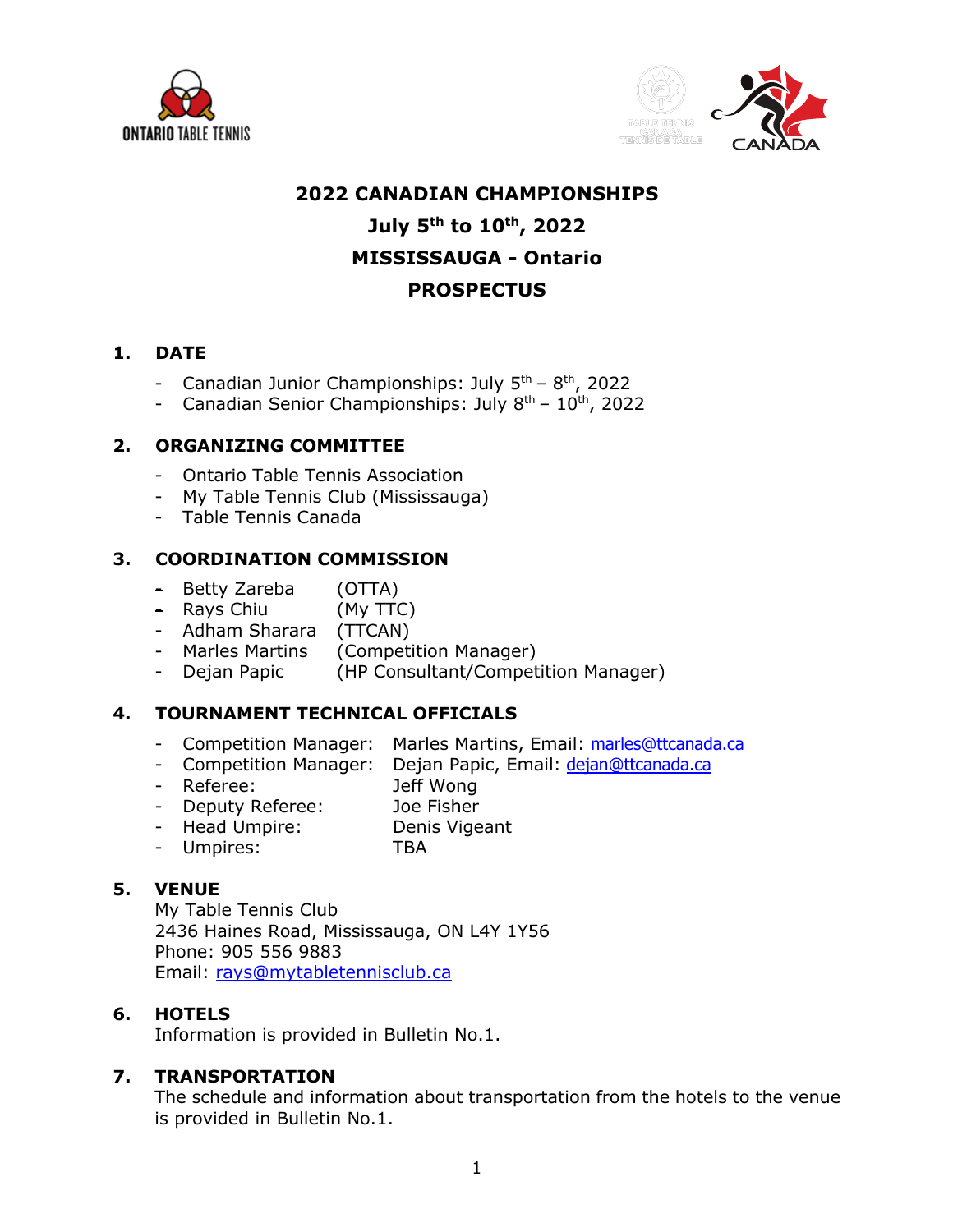



# **8. SCHEDULE (General)**

- Juniors: July 5, 6, 7 and 8, 2022 (end on July  $8<sup>th</sup>$  at 4 pm latest)
- Seniors: July 8, 9 and 10, 2022 (end on July  $10^{th}$  at 6 pm latest)
- All days will start not before  $8:30$  am, except for Seniors on July  $8<sup>th</sup>$  will start not before 1 pm.

#### **9. EVENTS**

| <b>Event Category</b>      | <b>Maximum number of players</b>                 |
|----------------------------|--------------------------------------------------|
| Men's Singles (MS):        | Open *                                           |
| Women's Singles (WS):      | Open *                                           |
| Men's Doubles (MD):        | Open $*$ (6 pairs per association)               |
| Women's Doubles (WT):      | Open $*$ (6 pairs per association)               |
| Mixed Doubles (XD):        | Open $*$ (6 pairs per association)               |
|                            |                                                  |
| Boys' Singles U19 (U19B):  | Open * (Born in 2003 or later)                   |
| Girls' Singles U19 (U19G): | Open * (Born in 2003 or later)                   |
| Boys' Singles U15 (U15B):  | Open * (Born in 2007 or later)                   |
| Girls' Singles U15 (U15G): | Open * (Born in 2007 or later)                   |
| Boys' Singles U13 (U13B):  | Open * (Born in 2009 or later)                   |
| Girls' Singles U13 (U13G): | Open * (Born in 2009 or later)                   |
| Boys' Teams U19 (U19BT):   | 01 Team per P/T assoc. * (Born in 2003 or later) |
| Girls' Teams U19 (U19GT):  | 01 Team per P/T assoc. * (Born in 2003 or later) |
| Boys' Teams U15 (U15BT):   | 01 Team per P/T assoc. * (Born in 2007 or later) |
| Girls' Teams U15 (U15GT):  | 01 Team per P/T assoc. * (Born in 2007 or later) |
| Boys' Teams U13 (U13BT):   | 01 Team per P/T assoc. * (Born in 2009 or later) |
| Girls' Teams U13 (U13GT):  | 01 Team per P/T assoc. * (Born in 2009 or later) |

\* Note: Due to local government restrictions regarding the Covid-19 Pandemic at the time of the event, the number of entries may need to be limited (restricted) to guarantee the health and safety of all participants. More information to come in the next Bulletins.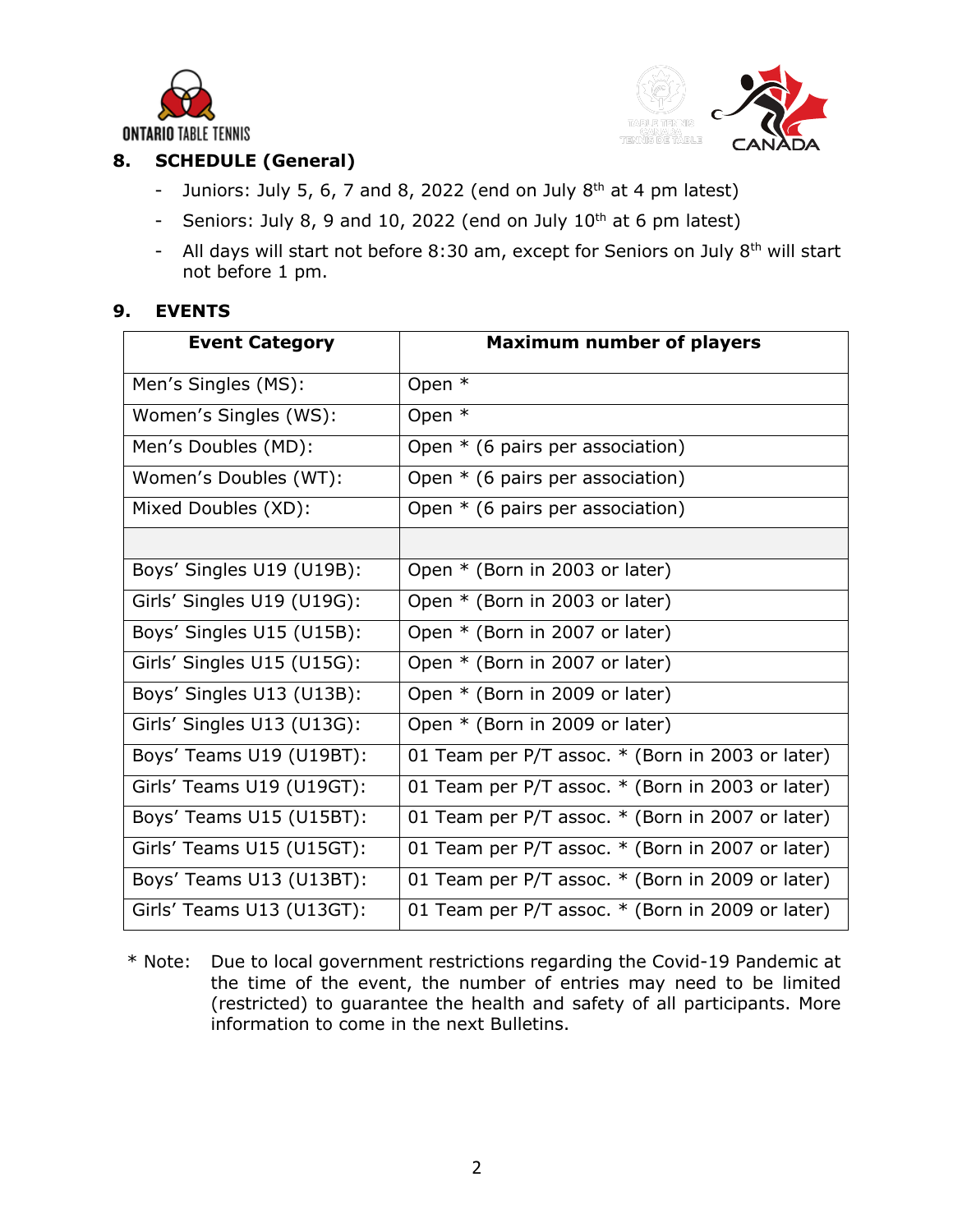



- 9.1 Singles Events: Each provincial/territorial association will be allowed to enter as many eligible athletes as possible in the singles events. There is no limit on the number of entries if the local government restrictions regarding the Covid-19 Pandemic are respected at the time of the event (see above note).
- 9.2 Doubles and Mixed Doubles: each provincial/territorial association will be allowed to enter up to **6 doubles pairs** in each event (MD, WD and XD)
- 9.3 Players may enter a maximum of two age categories in singles (SR + U19),  $(U19 + U15)$ ,  $(U15 + U13)$ . The U13 and U15 players may enter their own age category plus any one higher age category (including seniors).
- 9.4 Players may only play in one Team event (any age category for which they qualify by age)
- 9.5 Only entries made by the member provincial/territorial associations will be accepted. Direct individual entries will be accepted only from Alberta.

#### **10. ATHLETE ELIGIBILITY**

10.1 To represent a P/T member association, a competitor must be:

- A member in good standing of a member association which is in good standing with Table Tennis Canada. Alberta athletes may enter directly.
- A Canadian Citizen or Permanent Resident (proof required for new players). Eligibility will be checked prior to the Draw.
- If a player has resided in one or more provinces/territories, the player represents the province/territory for which he/she is listed on the rating list at the entry deadline.
- Players who have changed residence in the last 6 months prior to the Championships will be handled on a case-by-case basis.
- 10.2 A player who does not have a Canadian Rating (i.e., not active or new) may be nominated by her/his P/T member association for the events.

## **11. ENTRY PROCESS / DEADLINES**

- Registration opens: May 15, 2022 (at the latest)
- P/T association registration deadline: **June 6th, 2022**
- Entries confirmed on TTCAN website: June 8th, 2022
- The Entry Form and entry process will be announced and posted on the TTCAN website.

#### **12. DRAW FORMAT and SEEDING**

12.1 The Draw Format will depend on the number of entries received and the local government Covid-19 Pandemic restrictions. Future Bulletins will provide more detailed information.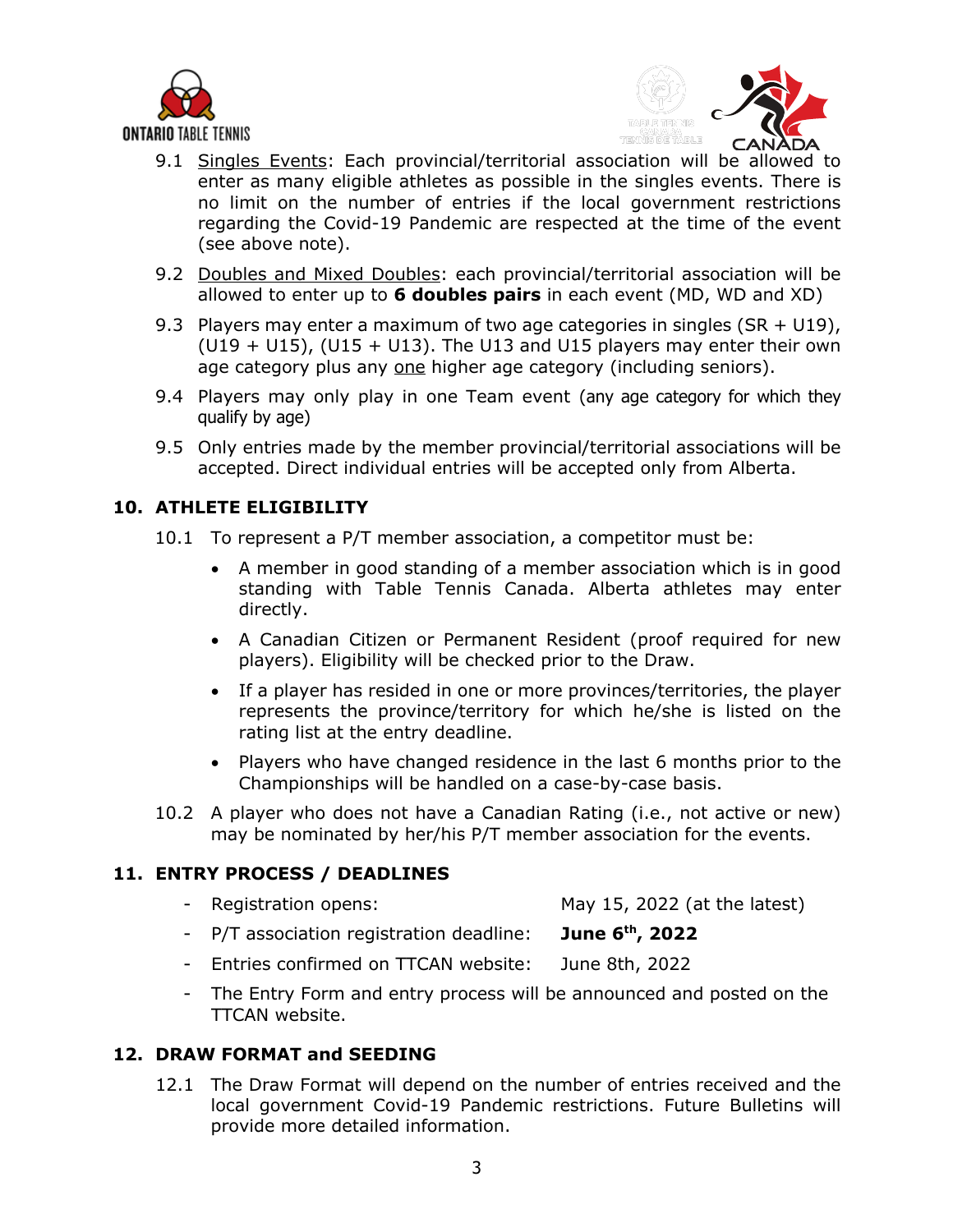



- 12.2 The Competition Manager reserves the right to cancel an event due to insufficient entries (minimum 4 players to hold the event).
- 12.3 For Singles and doubles: provided there are sufficient entries, the format will be based on groups followed by "limited" progressive knockout to determine, in order, positions needed for the national team selections.
- 12.4 The Competition Manager reserves the right to modify a format of play at his/her discretion for the best interest of the competition.
- 12.5 The online draw will take place on June 22<sup>nd</sup>, 2022, at 7pm EDT via Zoom. An invitation with a link for the draw meeting will be sent to all participants and published on the TTCAN website (www.ttcanada.ca). More detailed information will follow in future Bulletins.
- 12.6 SEEDING BY RATING:
	- 12.6.1 The latest rating list as of June  $5<sup>th</sup>$ , 2022, shall be used to determine the seeding order for all events wherever possible.
	- 12.6.2 Singles:
		- The number of seeds that are placed directly in the Knockout Draw will be determined in such a way that ensures that each preliminary round-robin group consists of **three players**; e.g., with 41 entries a Referee/Competition Manager may decide to seed either 5 players and establish 12RR3, or 8 seeds and 11RR3, etc.
		- For Final Stage rounds (32 entry Knockout Draws or less), the draw will follow the latest ITTF rules as per seeding placement:
			- Step 1: direct placement for Seeding numbers 1 & 2 in the opposite ends of the Main Draw.
			- Step 2: Seeding numbers 3 & 4 will be drawn next.
			- Step 3: Seeding numbers 5 to 8 will be drawn next.
			- Step 4: Seeding numbers 9 to 16 will be drawn next.
			- Step 5: Seeding numbers 17 to 32 will be drawn next.
		- Note 1: If there are more qualifiers coming out of the Round Robin Stage than the allocated spots available in the Main Draw, preliminary knockout rounds will take place to qualify the exact number of athletes needed to form a complete Main Draw.
		- Note 2: Players from the same provincial/territorial association shall not meet in preliminary rounds whenever possible.
		- Note 3: There will be **no** separation by association in the knockouts.
	- 12.6.3 Doubles and Mixed Doubles:
		- All doubles will be played using Knockout draws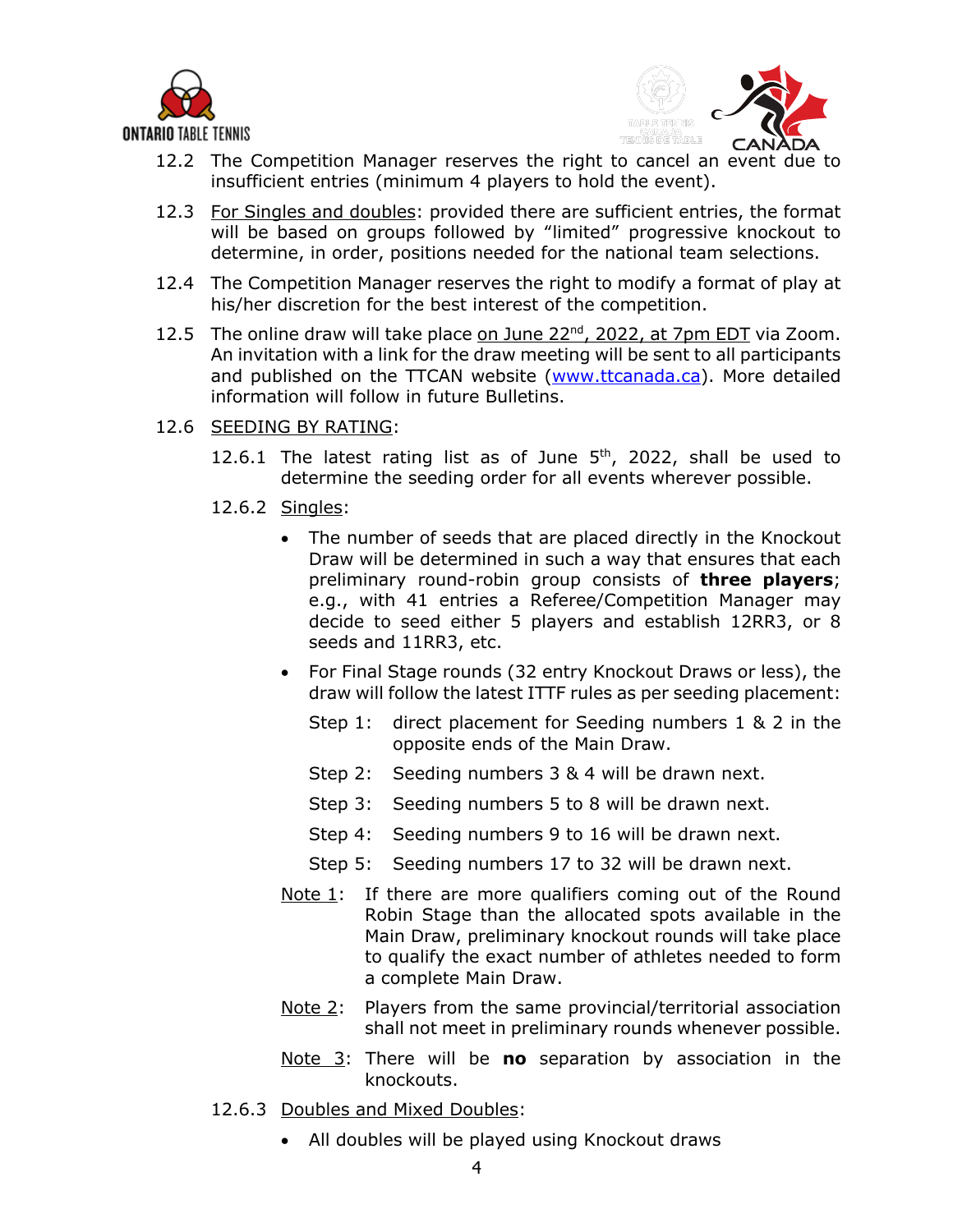



- The draw will follow the latest ITTF rules as per seeding placement:
	- Step 1: Direct placement for Seeding numbers 1 & 2 in the opposite ends of the Main Draw.
	- Step 2: Seeding numbers 3 & 4 will be drawn next.
	- Step 3: Seeding numbers 5 to 8 will be drawn next.
	- Step 4: Seeding numbers 9 to 16 will be drawn next.
	- Step 5: Seeding numbers 17 to 32 will be drawn next.
- Note 1: Each member provincial/territorial association can enter up to 6 doubles pair for each doubles event (MD, WD and XD).
- Note 2: Doubles pairs from the same provincial/territorial association will not meet in the preliminary rounds, or first round whenever possible.
- Note 3: The Rating of the Double pair will be the sum of the rating points of the two athletes in each pair.
- Note 4: There will be no age-group doubles events at these 2022 Championships. U19, U15 and U13 players may be entered in the MD, WD and XD within the quota of 6 doubles pairs per province/territory for each event.
- Note 5: There will be **no** separation by association in the knockout rounds beyond the first round, or preliminary rounds, whenever possible.
- 12.6.4 Team Events (Age Group only):
	- Each Member Provincial/Territorial Table Tennis Association in good standing with Table Tennis Canada may enter a team in the Canadian Championships (Age group events only).
	- Each Member Provincial/Territorial Table Tennis Association may enter **only one team per age category for each gender**. Players can only play on one age-category team (any age category for which they qualify by age)
	- Details regarding the age-categories Team Events competition format will be announced in Bulletin No.1.
	- The Team composition will be the Corbillion style (4 singles and 1 doubles, best of 5 matches).
	- Each Team may be composed of 2, 3 or 4 players.

#### **13. JURY MEETING**

July 4<sup>th</sup>, 2022 @ 3:00 pm EDT. Place: TBD in the next bulletins.